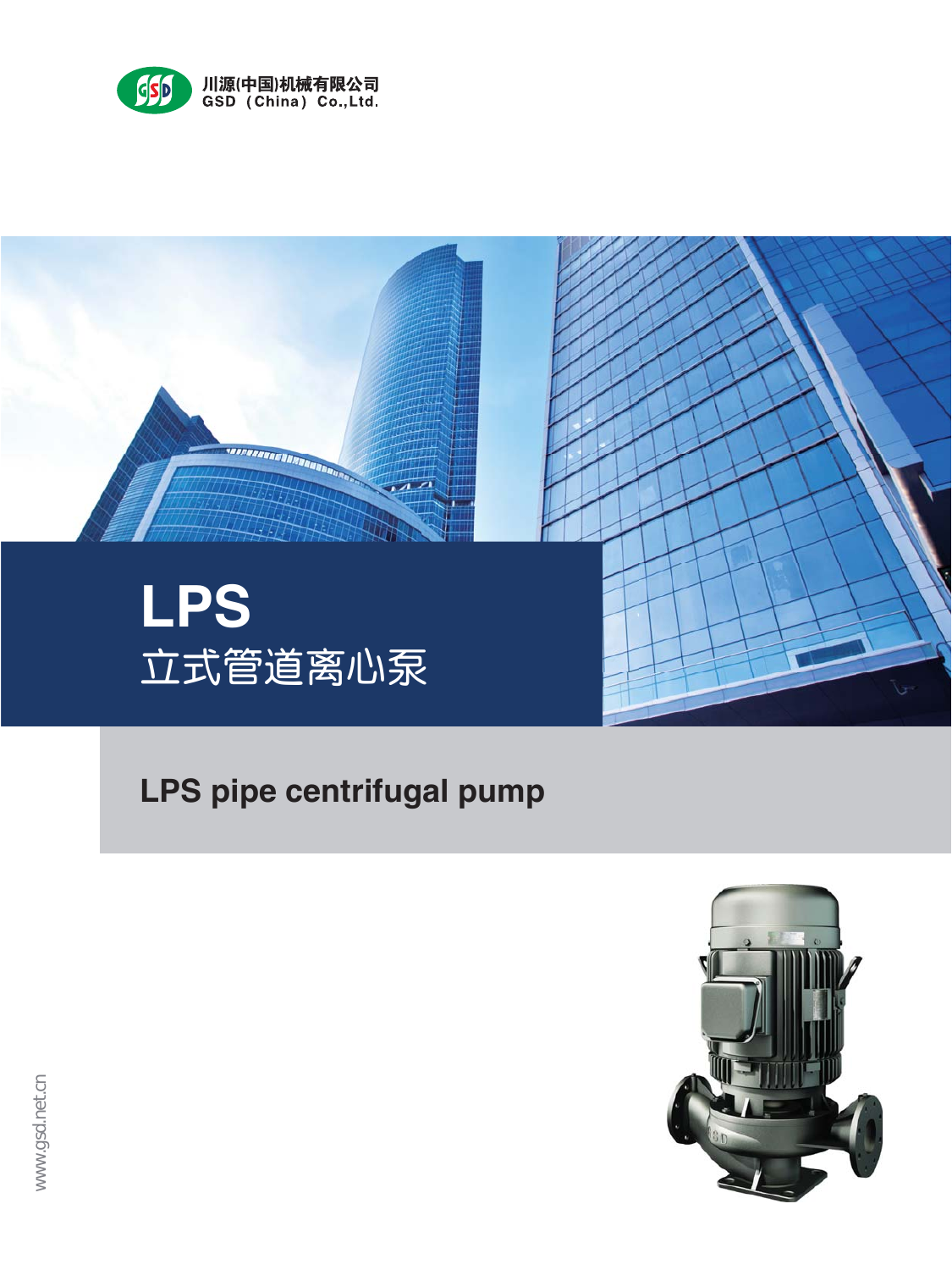# **LPS**立式管道离心泵 LPS Pipe centrifugal pump



#### Features

#### Application

Apply to air-condition cold or hot water circulation; Industrial water and municipal water supply; Used to increase pressure and supply water for high buildings;

Fire-fighting water system;

Can be used together with equipment; Boiler water supply;

Farm water irrigation.

Complete assortments and strong applications. Coaxial shaft structure, high efficiency, space-saving design, lightweight, easy installation and maintenance. The pump which is supported by imported bearing, runs at little vibration and low noise.

Mechanical seal, no damage to shaft, no leakage, long duration.

The optimal hydraulic model is used for impeller, the pump is of an utmost dynamic-static balance and reliable performance.

The shaft is made of quenching and tempering stainless. Using needle type vent, simple operation.

Can choose other materials according to the customer's requirement. (Material of the pump in the castalog is cast iron. Stainless steel can be provided separately. )

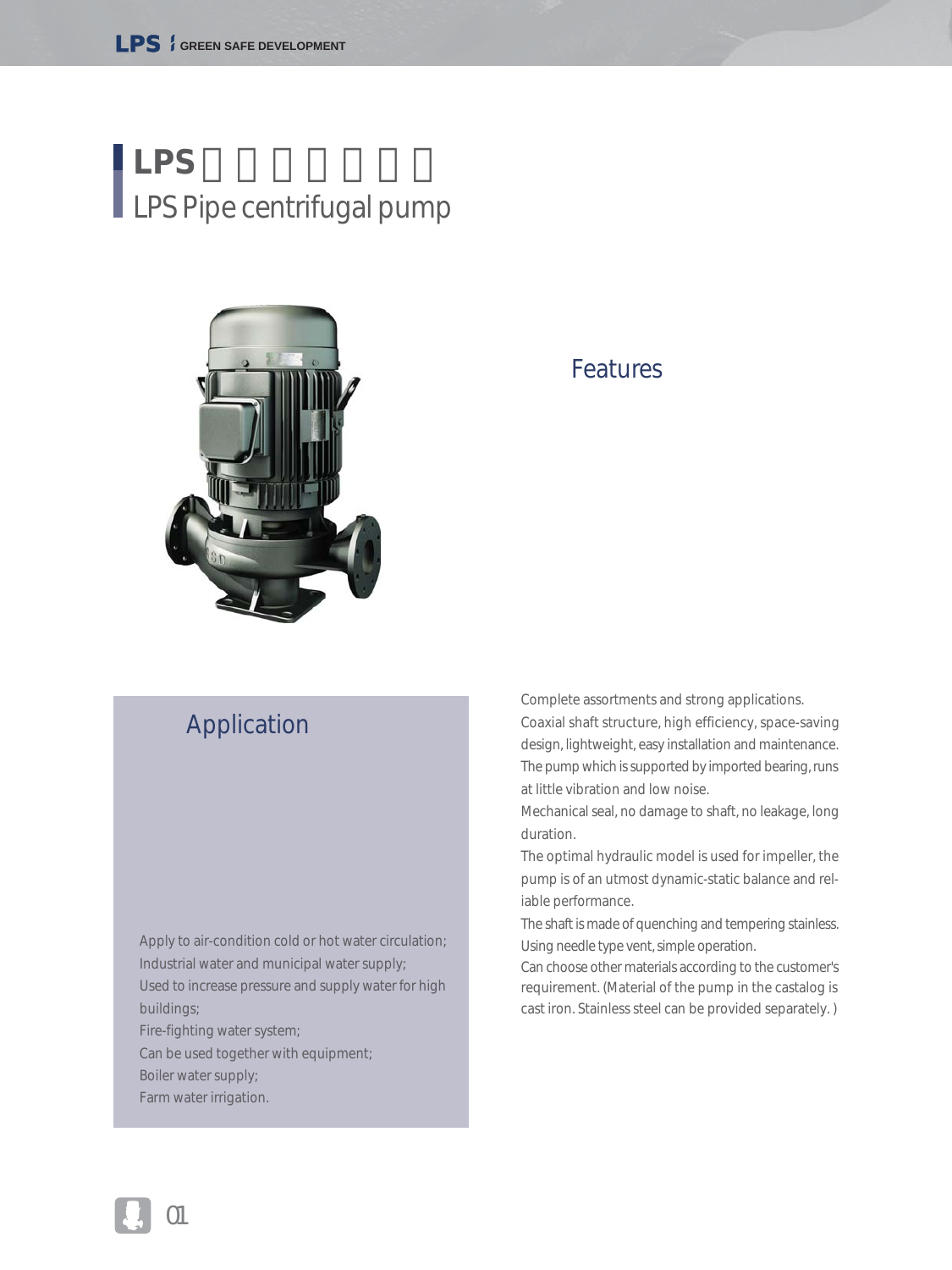### Type description



#### *NO.* 材质 *Material* 名称 *Name* Motor Mechanical seal Needle type veut Bracket Impeller Pump casing Plug Key O-ring Seal ring Bolts *GB JIS* 1 2 3 4 5 6 7 8 9 10 11 12  $\overline{O}$ -  $C/AL_2O_3$ LBC6 HT200 HT200 HT200 Q215A 45 NBR LBC6 Q215A NBR -  $C/AL_2O_3$ LBC6 FC200 FC200 FC200 SS34(SS330) S45C NBR LBC6 SS34(SS330) NBR Water slinger

#### Construction



#### Installation sketch map

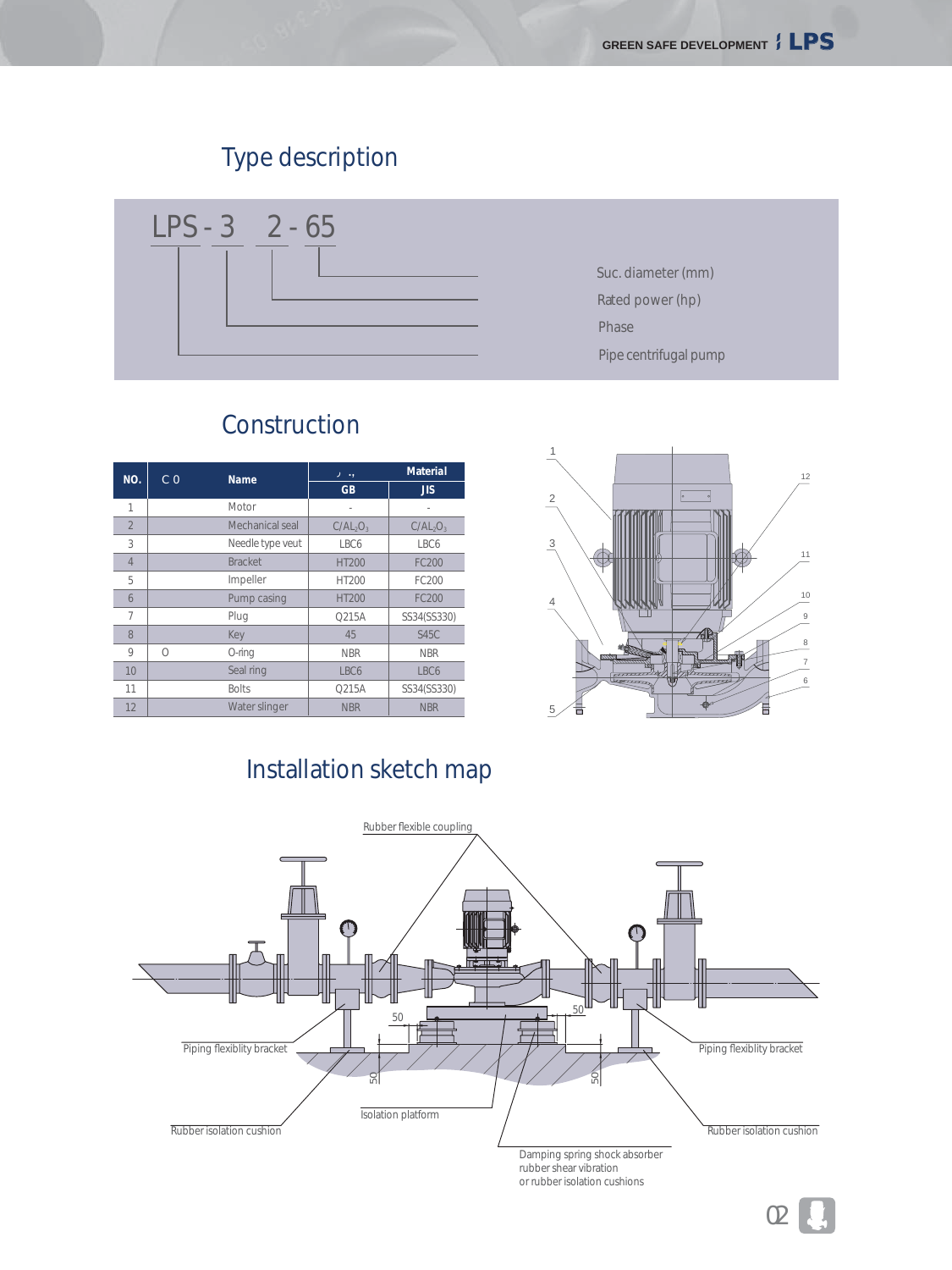

Performance chart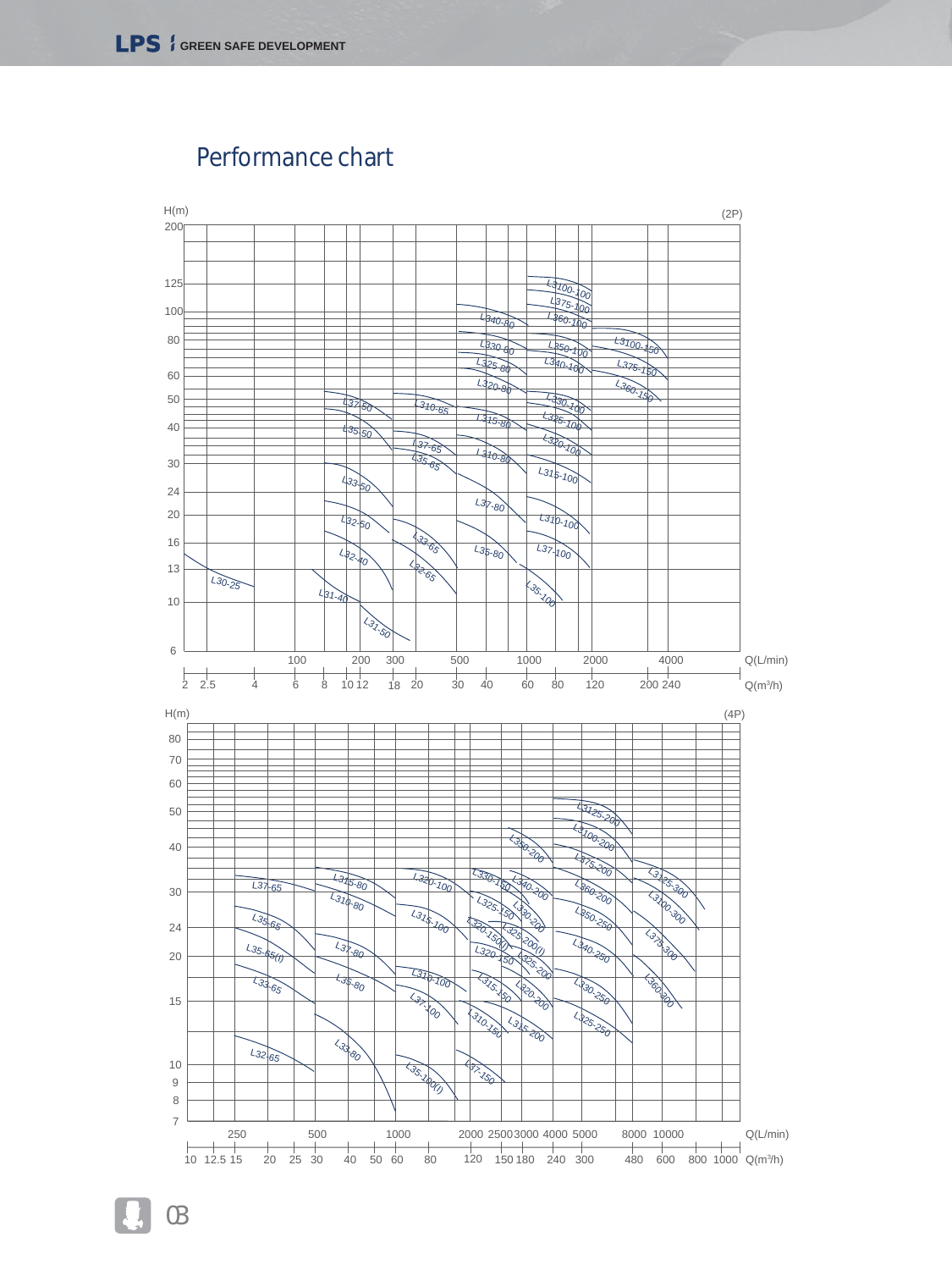|                |                         |                 |                 |                 |                    |      |                  |      | (2P)   |
|----------------|-------------------------|-----------------|-----------------|-----------------|--------------------|------|------------------|------|--------|
|                | <b>Speed</b><br>(r/min) | Capacity        | Head<br>(m)     | Eff.            | <b>Motor power</b> |      | <b>NPSHr</b>     | Dia. | Weight |
| <b>Type</b>    |                         | $(m^3/h)$       |                 | (%)             | (hp)               | (kW) | (m)              | (mm) | (kg)   |
|                |                         | 2.0             | 15              | 30              |                    |      | 2.5              |      |        |
| $L - 30 - 25$  | 2900                    | 2.5             | 13              | 35              | 0.5                | 0.37 | 2.5              | 25   | 24     |
|                |                         | 3.0<br>7.2      | 12              | 34              |                    |      | 3.0              |      |        |
| $L - 31 - 40$  | 2900                    | 9               | 13<br>11.5      | 50<br>55        | $\mathbf{1}$       | 0.75 | 2.5<br>2.5       | 40   | 31     |
|                |                         | 10.8            | 10.5            | 54              |                    |      | 3.0              |      |        |
|                |                         | 8.8             | 17.5            | 52              |                    |      | 2.5              |      |        |
| $L - 32 - 40$  | 2900                    | 11              | 16              | 58              | $\overline{2}$     | 1.5  | 2.5              | 40   | 39     |
|                |                         | 13.2            | 14              | 57              |                    |      | 3.0              |      |        |
| $L - 31 - 50$  | 2900                    | 12.8<br>16      | 9.5<br>$\,8\,$  | 51<br>55        | $\mathbf{1}$       | 0.75 | 2.5<br>2.5       | 50   | 35     |
|                |                         | 19.2            | 7               | 54              |                    |      | 3.0              |      |        |
|                |                         | 8.8             | 21.5            | 47              |                    |      | 2.5              |      |        |
| $L - 32 - 50$  | 2900                    | 12.5            | 20              | 52              | $\overline{2}$     | 1.5  | 2.5              | 50   | 42     |
|                |                         | 16.3            | 17.8            | 51              |                    |      | 3.0              |      |        |
|                |                         | 9.4             | 29.5            | 47              |                    |      | 2.5              |      |        |
| $L - 33 - 50$  | 2900                    | 11.7            | 28<br>25        | 52              | $\mathfrak{Z}$     | 2.2  | 2.5              | 50   | 52     |
|                |                         | 14<br>9.4       | 46              | 50<br>43        |                    |      | 3.0<br>2.5       |      |        |
| $L - 35 - 50$  | 2900                    | 11.7            | 44              | 46              | 5                  | 3.7  | 2.5              | 50   | 72     |
|                |                         | 13              | 40              | 45              |                    |      | 3.0              |      |        |
|                |                         | 10              | 52              | 46              |                    | 5.5  | 2.5              |      |        |
| $L - 37 - 50$  | 2900                    | 12.5            | 50              | 48              | 7.5                |      | 2.5              | 50   | 89     |
|                |                         | 15              | 47              | 46              |                    |      | 3.0              |      |        |
| $L - 32 - 65$  | 2900                    | 16.8<br>21      | 16.5<br>15      | 60<br>67        | $\overline{2}$     | 1.5  | 2.5<br>2.5       |      |        |
|                |                         | 25.2            | 13              | 66              |                    |      | 3.0              | 65   | 45     |
|                |                         | 16              | 20              | 48              |                    |      | 2.5              |      |        |
| $L - 33 - 65$  | 2900                    | 22.3            | 18              | 52              | 3                  | 2.2  | 2.5              | 65   | 51     |
|                |                         | 29              | 14              | 46              |                    |      | 3.0              |      |        |
| $L - 35 - 65$  |                         | 20              | 33.5            | 60              | 5                  |      | 2.5              |      |        |
|                | 2900                    | 25              | 32              | 65              |                    | 3.7  | 2.5              | 65   | 75     |
|                |                         | 30<br>17.4      | 28.5<br>40.5    | 64<br>50        |                    |      | 3.0<br>2.5       |      |        |
| $L - 37 - 65$  | 2900                    | 21.7            | 38              | 56              | 7.5                | 5.5  | 2.5              | 65   | 90     |
|                |                         | 26              | 34              | 54              |                    |      | 3.0              |      |        |
|                |                         | 20              | 51.5            | 57              |                    |      | 2.5              |      |        |
| $L - 310 - 65$ | 2900                    | $\overline{25}$ | 50              | 61              | 10                 | 7.5  | 2.5              | 65   | 95     |
|                |                         | 30              | 47              | 60              |                    |      | 3.0              |      |        |
| $L - 35 - 80$  | 2900                    | 35.8<br>44.7    | 18<br>16        | 66<br>73        | 5                  | 3.7  | 3.0<br>3.0       | 80   | 75     |
|                |                         | 53.6            | $\overline{14}$ | $\overline{72}$ |                    |      | $\overline{3.5}$ |      |        |
|                |                         | 34.6            | 26              | 66              |                    |      | 3.0              |      |        |
| $L - 37 - 80$  | 2900                    | 43.3            | 24              | 69              | 7.5                | 5.5  | 3.0              | 80   | 101    |
|                |                         | 52              | 21              | 67              |                    |      | 3.5              |      |        |
|                | 2900                    | 32              | 38              | 60              |                    | 7.5  | 3.0              |      |        |
| $L - 310 - 80$ |                         | 40<br>48        | 36<br>33        | 67<br>66        | 10 <sup>°</sup>    |      | 3.0<br>3.5       | 80   | 107    |
|                |                         | 37.4            | 46.5            | 61              |                    |      | 3.0              |      |        |
| $L - 315 - 80$ | 2900                    | 46.8            | 44              | 67              | 15                 | 11   | 3.0              | 80   | 150    |
|                |                         | 56.2            | 41              | 66              |                    |      | 3.5              |      |        |
|                |                         | 34.6            | 64              | 53              |                    |      | 3.0              |      |        |
| $L - 320 - 80$ | 2900                    | 43.3            | 60              | 59              | 20                 | 15   | 3.0              | 80   | 178    |
|                |                         | 52              | 57              | 58              |                    |      | 3.5              |      |        |
| $L - 325 - 80$ | 2900                    | 37<br>46.8      | 73.5<br>70      | 50<br>61        | 25                 | 18.5 | 3.0<br>3.0       | 80   | 200    |
|                |                         | 56              | 65              | 60              |                    |      | 3.5              |      |        |
|                |                         | 40              | 84              | 54              |                    |      | 3.0              |      |        |
| $L - 330 - 80$ | 2900                    | 50              | 80              | 63              | 30                 | 22   | 3.0              | 80   | 230    |
|                |                         | 60              | 75              | 62              |                    |      | 3.5              |      |        |
|                |                         | 36.4            | 108             | 54              |                    |      | 3.0              |      |        |
| L-340-80       | 2900                    | 45.4            | 103<br>93       | 63              | 40                 | 30   | 3.0              | 80   | 360    |
|                |                         | 54.5<br>56      | 13.5            | 62<br>66        |                    |      | 3.5<br>4.0       |      |        |
| $L - 35 - 100$ | 2900                    | 70              | 12              | 73              | 5                  | 3.7  | 4.0              | 100  | 79     |
|                |                         | 84              | 10              | 72              |                    |      | 4.5              |      |        |
|                |                         | 68              | 17.5            | 68              |                    |      | 4.0              |      |        |
| $L - 37 - 100$ | 2900                    | 85              | 16              | 76              | 7.5                | 5.5  | 4.0              | 100  | 102    |
|                |                         | 102             | 14              | 75              |                    |      | 4.5              |      |        |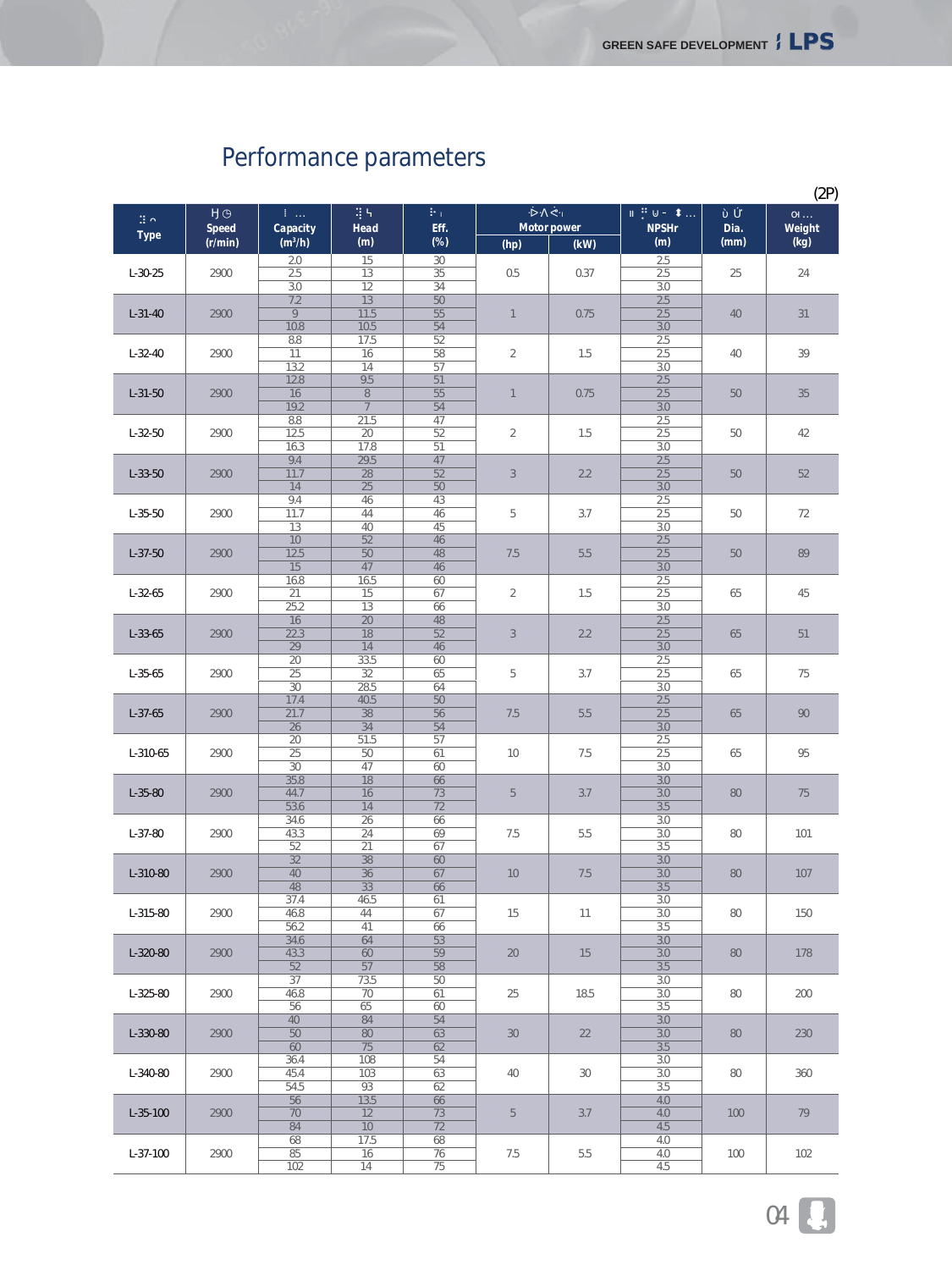|                 |                         |                                           |                                            |                                          |      |                            |                     |              | (2P)           |
|-----------------|-------------------------|-------------------------------------------|--------------------------------------------|------------------------------------------|------|----------------------------|---------------------|--------------|----------------|
| <b>Type</b>     | <b>Speed</b><br>(r/min) | Capacity<br>$(m^3/h)$                     | Head<br>(m)                                | Eff.<br>(%)                              | (hp) | <b>Motor power</b><br>(kW) | <b>NPSHr</b><br>(m) | Dia.<br>(mm) | Weight<br>(kg) |
| $L - 310 - 100$ | 2900                    | 72<br>$\overline{90}$<br>108              | 22.5<br>$\overline{20}$<br>$\overline{18}$ | 69<br>$\overline{76}$<br>$\overline{75}$ | 10   | 7.5                        | 4.0<br>4.0<br>4.5   | 100          | 102            |
| $L-315-100$     | 2900                    | $\overline{72}$<br>$\overline{90}$<br>108 | 31.5<br>$\overline{28}$<br>$\overline{26}$ | $\overline{71}$<br>$\overline{77}$<br>76 | 15   | 11                         | 4.0<br>4.0<br>4.5   | 100          | 161            |
| L-320-100       | 2900                    | 69.2<br>86.6<br>102                       | 40<br>$\overline{38}$<br>34.5              | 67<br>72<br>$\overline{71}$              | 20   | 15                         | 4.0<br>4.0<br>4.5   | 100          | 187            |
| $L - 325 - 100$ | 2900                    | 74.8<br>93.5<br>112.2                     | $\overline{46}$<br>44<br>40                | 68<br>74<br>73                           | 25   | 18.5                       | 4.0<br>4.0<br>4.5   | 100          | 221            |
| $L - 330 - 100$ | 2900                    | 80<br>100<br>120                          | 52.5<br>$\overline{50}$<br>46              | 68<br>76<br>$\overline{75}$              | 30   | 22                         | 4.0<br>4.0<br>4.5   | 100          | 276            |
| $L - 340 - 100$ | 2900                    | 74.8<br>93.5<br>112.2                     | 74<br>$\overline{70}$<br>64                | 65<br>70<br>69                           | 40   | 30                         | 4.0<br>4.0<br>4.5   | 100          | 307            |
| $L - 350 - 100$ | 2900                    | 80<br>100<br>120                          | 84<br>80<br>$\overline{72}$                | 65<br>70<br>69                           | 50   | 37                         | 4.0<br>4.0<br>4.5   | 100          | 388            |
| $L - 360 - 100$ | 2900                    | $\overline{72}$<br>$\overline{90}$<br>108 | 105<br>100<br>92                           | $\overline{54}$<br>62<br>60              | 60   | 45                         | 4.0<br>4.0<br>4.5   | 100          | 472            |
| $L - 375 - 100$ | 2900                    | 76<br>95.5<br>114                         | $\overline{118}$<br>114<br>102             | 58<br>64<br>63                           | 75   | 55                         | 4.0<br>4.0<br>4.5   | 100          | 562            |
| L-3100-100      | 2900                    | $\overline{80}$<br>100<br>120             | 130<br>125<br>$\overline{118}$             | 59<br>66<br>65                           | 100  | 75                         | 4.0<br>4.0<br>4.5   | 100          | 697            |
| $L - 360 - 150$ | 2900                    | 144<br>180<br>216                         | 61<br>$\overline{58}$<br>52                | 70<br>$\overline{75}$<br>74              | 60   | 45                         | 4.5<br>4.5<br>5.0   | 150          | 400            |
| $L - 375 - 150$ | 2900                    | 150<br>187<br>224                         | 76<br>70<br>63                             | 68<br>74<br>$\overline{73}$              | 75   | 55                         | 4.5<br>4.5<br>5.0   | 150          | 508            |
| L-3100-150      | 2900                    | 160<br>200<br>240                         | 86<br>80<br>$\overline{72}$                | 67<br>76<br>75                           | 100  | 75                         | 4.5<br>4.5<br>5.0   | 150          | 770            |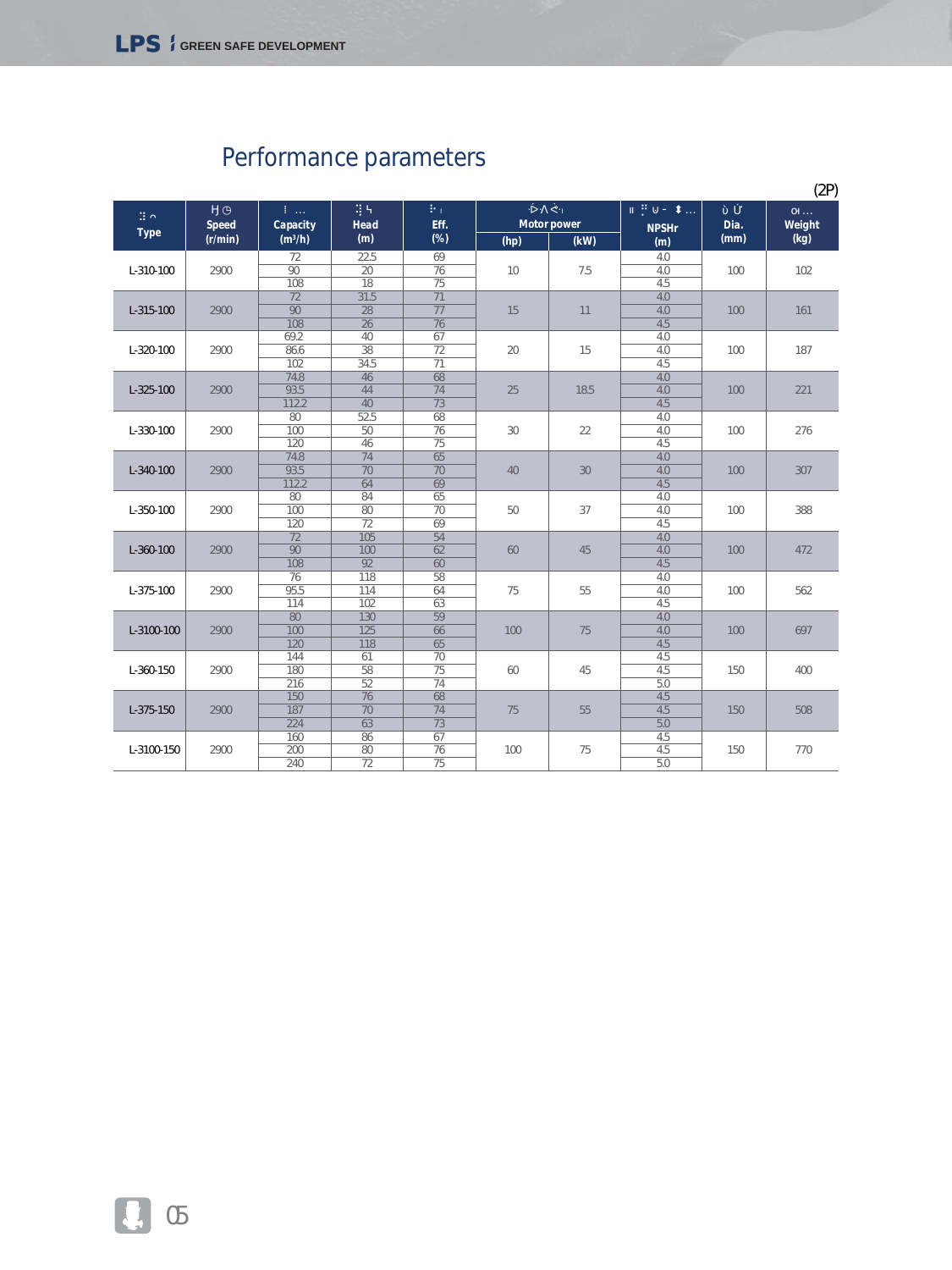|                    |              |                     |              |          |                |                    |                      |                   | (4P)   |
|--------------------|--------------|---------------------|--------------|----------|----------------|--------------------|----------------------|-------------------|--------|
|                    | <b>Speed</b> | Capacity            | Head         | Eff.     |                | <b>Motor power</b> | <b>NPSHr</b><br>Dia. |                   | Weight |
| <b>Type</b>        | (r/min)      | (m <sup>3</sup> /h) | (m)          | (%)      | (hp)           | (kW)               | (m)                  | (mm)              | (kg)   |
|                    |              | 18.7                | 11.8         | 56       |                |                    | 3.0                  |                   |        |
| $L - 32 - 65$      | 1450         | 23.4<br>28          | 11<br>10.2   | 63<br>62 | $\sqrt{2}$     | 1.5                | 3.0<br>3.5           | 65                | 70     |
|                    |              | 18.4                | 18.3         | 53       |                |                    | 3.0                  |                   |        |
| $L - 33 - 65$      | 1450         | 23                  | 17           | 58       | $\sqrt{3}$     | 2.2                | 3.0                  | 65                | 90     |
|                    |              | 27.6                | 15.5         | 56       |                |                    | 3.5                  |                   |        |
|                    |              | 17.6<br>22          | 27<br>25     | 42<br>47 |                |                    | 3.0<br>3.0           |                   |        |
| $L - 35 - 65$      | 1450         | 26.4                | 22.5         | 45       | 5              | 3.7                | 3.5                  | 65                | 111    |
|                    |              | 20                  | 22           | 54       |                |                    | 3.0                  |                   |        |
| $L - 35 - 65(1)$   | 1450         | 25                  | 20           | 60       | 5              | 3.7                | 3.0                  | 65                | 120    |
|                    |              | 30                  | 18.5         | 59<br>48 |                |                    | 3.5                  |                   |        |
|                    |              | 20<br>25            | 33<br>32     | 54       | 7.5            | 5.5                | 3.0<br>3.0           | 65                |        |
| $L - 37 - 65$      | 1450         | 30                  | 30.8         | 53       |                |                    | 3.5                  |                   | 103    |
|                    |              | 32                  | 14           | 56       |                |                    | 3.0                  |                   |        |
| $L - 33 - 80$      | 1450         | 40                  | 12           | 63       | $\mathfrak{Z}$ | 2.2                | 3.0                  | 80                | 112    |
|                    |              | 48<br>37            | 9<br>18.7    | 62<br>59 |                |                    | 3.5<br>3.0           |                   |        |
|                    |              | 46.7                | 17           | 64       |                |                    | 3.0                  |                   |        |
| $L - 35 - 80$      | 1450         | 56                  | 16.6         | 63       | 5              | 3.7                | 3.5                  | 80                | 95     |
|                    |              | 40                  | 22           | 60       |                | 5.5                | 3.0                  |                   |        |
| $L - 37 - 80$      | 1450         | 50                  | 20           | 66       | 7.5            |                    | 3.0                  | 80                | 126    |
|                    |              | 60                  | 18           | 65       |                |                    | 3.5                  |                   |        |
|                    | 1450         | 37<br>46.7          | 30<br>28     | 56<br>62 |                | 7.5                | 3.0<br>3.0           |                   |        |
| $L - 310 - 80$     |              | 56                  | 26.5         | 61       | 10             |                    | 3.5                  | 80                | 164    |
| $L - 315 - 80$     | 1450         | 40                  | 34.2         | 60       |                | 11                 | 3.0                  |                   |        |
|                    |              | 50                  | 32           | 64       | 15             |                    | 3.0                  | 80                | 198    |
|                    |              | 60                  | 29           | 63       |                |                    | 3.5                  |                   |        |
| $L - 35 - 100(1)$  |              | 69.2<br>86.5        | 10.5<br>9.5  | 66<br>71 | 5              |                    | 3.0<br>3.0           |                   |        |
|                    | 1450         | 103.8               | 8            | 70       |                | 3.7                | 3.5                  | 100               | 120    |
|                    | 1450         | 69.2                | 16.6         | 65       | 7.5            | 5.5                | 3.0                  | 3.0<br>100<br>3.5 | 143    |
| $L-37-100$         |              | 86.5                | 15           | 73       |                |                    |                      |                   |        |
|                    |              | 103.8               | 13.2         | 71       |                |                    |                      |                   |        |
|                    |              | 74.8<br>93.5        | 18.5<br>17.5 | 69<br>74 |                |                    | 3.0<br>3.0           |                   |        |
| L-310-100          | 1450         | 112.2               | 16           | 73       | 10             | 7.5                | 3.5                  | 100               | 185    |
|                    |              | 72.6                | 27.2         | 62       |                |                    | 3.0                  |                   |        |
| $L-315-100$        | 1450         | 90.8                | 25.8         | 69       | 15             | 11                 | 3.0                  | 100               | 260    |
|                    |              | 109                 | 22.8         | 68       |                |                    | 3.5                  |                   |        |
|                    |              | 80<br>100           | 34.5<br>32   | 67<br>72 |                | 15                 | 3.0<br>3.0           |                   |        |
| L-320-100          | 1450         | 120                 | 29           | 71       | 20             |                    | 3.5                  | 100               | 282    |
|                    |              | 108                 | 11           | 71       |                |                    | 3.0                  |                   |        |
| $L - 37 - 150$     | 1450         | 130                 | 10           | 75       | 7.5            | 5.5                | 3.0                  | 150               | 200    |
|                    |              | 156                 | 9            | 74       |                |                    | 3.5                  |                   |        |
| $L-310-150$        |              | 107<br>134          | 15<br>14     | 71<br>79 | 10             | 7.5                | 3.0<br>3.0           |                   |        |
|                    | 1450         | 160                 | 12.5         | 78       |                |                    | 3.5                  | 150               | 230    |
|                    |              | 120                 | 18.5         | 73       |                |                    | 3.0                  |                   |        |
| $L-315-150$        | 1450         | 147                 | 17           | 80       | 15             | 11                 | 3.0                  | 150               | 270    |
|                    |              | 180                 | 15           | 79       |                |                    | 3.5                  |                   |        |
|                    |              | 128<br>160          | 21.5<br>20   | 75<br>82 |                |                    | 3.0<br>3.0           |                   |        |
| L-320-150          | 1450         | 192                 | 18           | 81       | 20             | 15                 | 3.5                  | 150               | 317    |
|                    |              | 110                 | 26           | 65       |                |                    | 3.0                  |                   |        |
| $L - 320 - 150(l)$ | 1450         | 138                 | 24           | 71       | 20             | 15                 | 3.0                  | 150               | 317    |
|                    |              | 166                 | 21           | 70       |                |                    | 3.5                  |                   |        |
|                    |              | 120<br>150          | 30<br>28     | 66<br>73 |                |                    | 3.0<br>3.0           |                   |        |
| $L-325-150$        | 1450         | 180                 | 25           | 72       | 25             | 18.5               | 3.5                  | 150               | 338    |
|                    |              | 128                 | 34.8         | 68       |                |                    | 3.0                  |                   |        |
| $L-330-150$        | 1450         | 160                 | 32           | 74       | 30             | 22                 | 3.0                  | 150               | 400    |
|                    |              | 192                 | 28           | 73       |                |                    | 3.5                  |                   |        |
|                    |              | 133<br>167          | 15<br>14     | 68<br>76 |                |                    | 3.0<br>3.0           |                   |        |
| L-315-200          | 1450         | 200                 | 13           | 75       | 15             | 11                 | 3.5                  | 200               | 285    |
|                    |              |                     |              |          |                |                    |                      |                   |        |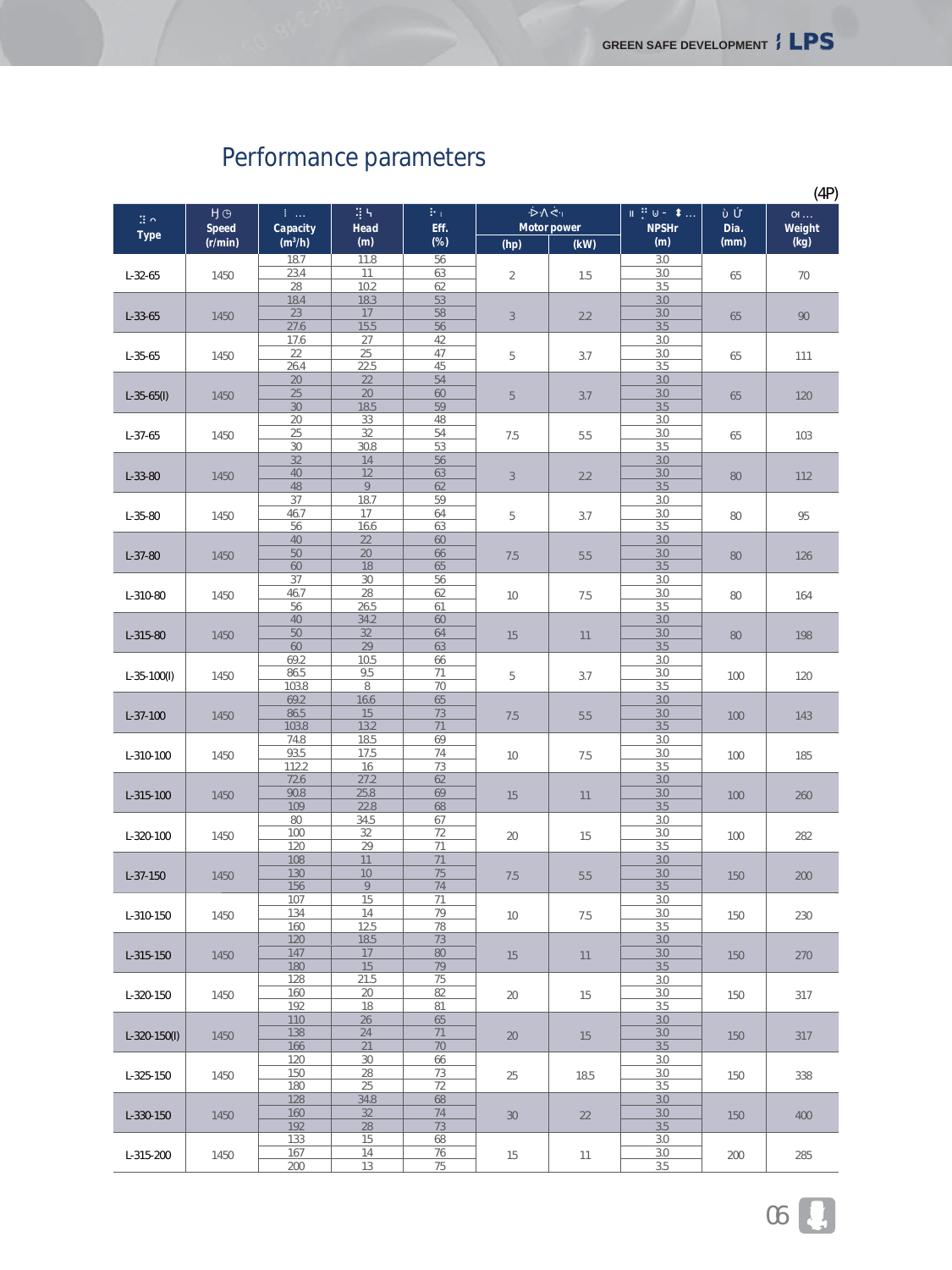|                    |                         |                                      |             |          |                            |      |              |                | (4P) |
|--------------------|-------------------------|--------------------------------------|-------------|----------|----------------------------|------|--------------|----------------|------|
|                    |                         |                                      |             |          |                            |      | <b>NPSHr</b> |                |      |
| <b>Type</b>        | <b>Speed</b><br>(r/min) | Capacity<br>Head<br>$(m^3/h)$<br>(m) | Eff.<br>(%) | (hp)     | <b>Motor power</b><br>(kW) |      | Dia.<br>(mm) | Weight<br>(kg) |      |
|                    |                         | 148                                  | 19          | 72       |                            |      | 3.0          |                |      |
| L-320-200          | 1450                    | 185                                  | 17          | 78       | 20                         | 15   | 3.0          | 200            | 323  |
|                    |                         | 222                                  | 15          | 77       |                            |      | 3.5          |                |      |
|                    |                         | 160                                  | 21.5        | 72       |                            |      | 3.0          |                |      |
| $L - 325 - 200$    | 1450                    | 200                                  | $20\,$      | 80       | 25                         | 18.5 | 3.0          | 200            | 350  |
|                    |                         | 240<br>138                           | 18<br>25    | 77<br>69 |                            |      | 3.5<br>3.5   |                |      |
|                    |                         | 173                                  | 24          | 76       |                            |      | 3.5          |                |      |
| $L - 325 - 200(1)$ | 1450                    | 208                                  | 22          | 75       | 25                         | 18.5 | 4.0          | 200            | 350  |
|                    |                         | 148                                  | 31          | 72       |                            |      | 3.5          |                |      |
| L-330-200          | 1450                    | 185                                  | 28          | 78       | 30                         | 22   | 3.5          | 200            | 418  |
|                    |                         | 222                                  | 24          | 77       |                            |      | 4.0          |                |      |
|                    |                         | 160                                  | 34.6        | 72       |                            |      | 3.5          |                |      |
| L-340-200          | 1450                    | 200                                  | 32          | 79       | 40                         | 30   | 3.5          | 200            | 487  |
|                    |                         | 240                                  | 30          | 78       |                            |      | 4.0          |                |      |
|                    |                         | 176                                  | 43          | 70       |                            | 37   | 3.0          | 200            |      |
| L-350-200          | 1450                    | 200                                  | 40          | 76       | 50                         |      | 3.5          |                | 503  |
|                    |                         | 264                                  | 36          | 74       |                            |      | 4.0          |                |      |
|                    | 1450                    | 256                                  | 35          | 73       | 60                         | 45   | 4.0          | 200            | 515  |
| L-360-200          |                         | 320                                  | 32          | 79       |                            |      | 4.0          |                |      |
|                    |                         | 384                                  | 29          | 78       |                            |      | 4.5          |                |      |
| $L - 375 - 200$    | 1450                    | 276                                  | 40          | 71       | 75                         | 55   | 4.0          | 200            | 585  |
|                    |                         | 346<br>415                           | 38<br>36    | 78<br>77 |                            |      | 4.0<br>4.5   |                |      |
|                    |                         | 258                                  | 48          | 75       |                            |      | 4.0          |                |      |
|                    | 1450                    | 374                                  | 44          | 79       | 100                        | 75   | 4.0          | 200            | 790  |
| L-3100-200         |                         | 430                                  | 38          | 77       |                            |      | 4.5          |                |      |
|                    |                         | 240                                  | 55          | 74       |                            |      | 4.0          | 200            | 810  |
| L-3125-200         | 1450                    | 400                                  | 50          | 81       | 125                        | 90   | 4.0          |                |      |
|                    |                         | 460                                  | 45          | 76       |                            |      | 4.5          |                |      |
|                    |                         | 264                                  | 15          | 75       |                            | 18.5 | 4.5          | 250            | 382  |
| L-325-250          | 1450                    | 330                                  | 14          | 78       | 25                         |      | 5.0          |                |      |
|                    |                         | 396                                  | 13          | 77       |                            |      | 5.5          |                |      |
|                    |                         | 288                                  | 18          | 73       |                            | 22   | 5.0          |                | 435  |
| L-330-250          | 1450                    | 360                                  | 16          | 79       | 30                         |      | 5.0          | 250            |      |
|                    |                         | 432                                  | 14          | 78       |                            |      | 5.5          |                |      |
|                    | 1450                    | 320                                  | 22          | 74       |                            |      | 5.0          |                |      |
| L-340-250          |                         | 400<br>480                           | 20<br>17    | 80<br>79 | 40                         | 30   | 5.0<br>5.5   | 250            | 508  |
|                    |                         | 304                                  | 28          | 72       |                            |      | 5.0          |                |      |
|                    |                         | 380                                  | 26          | 78       |                            |      | 5.0          | 250            |      |
| $L - 350 - 250$    | 1450                    | 456                                  | 22          | 77       | 50                         | 37   | 5.5          |                | 530  |
|                    |                         | 500                                  | 19.5        | 73       |                            |      | 5.0          |                |      |
| L-360-300          | 1450                    | 600                                  | 17          | 79       | 60                         | 45   | 5.0          | 300            | 750  |
|                    |                         | 700                                  | 15          | 78       |                            |      | 5.5          |                |      |
|                    |                         | 480                                  | 25          | 73       |                            |      | 5.0          |                |      |
| $L - 375 - 300$    | 1450                    | 600                                  | 23          | 79       | 75                         | 55   | 5.0          | 300            | 795  |
|                    |                         | 720                                  | 20          | 78       |                            |      | 5.5          |                |      |
|                    |                         | 528                                  | 31          | 74       |                            |      | 5.0          |                |      |
| L-3100-300         | 1450                    | 660                                  | 28          | 80       | 100                        | 75   | 5.0          | 300            | 1050 |
|                    |                         | 792                                  | 25.5        | 79       |                            |      | 5.5          |                |      |
|                    |                         | 576                                  | 34          | 75       |                            |      | 5.0          |                |      |
| L-3125-300         | 1450                    | 720                                  | 32          | 80       | 125                        | 90   | 5.0          | 300            | 1200 |
|                    |                         | 864                                  | 27          | 79       |                            |      | 5.5          |                |      |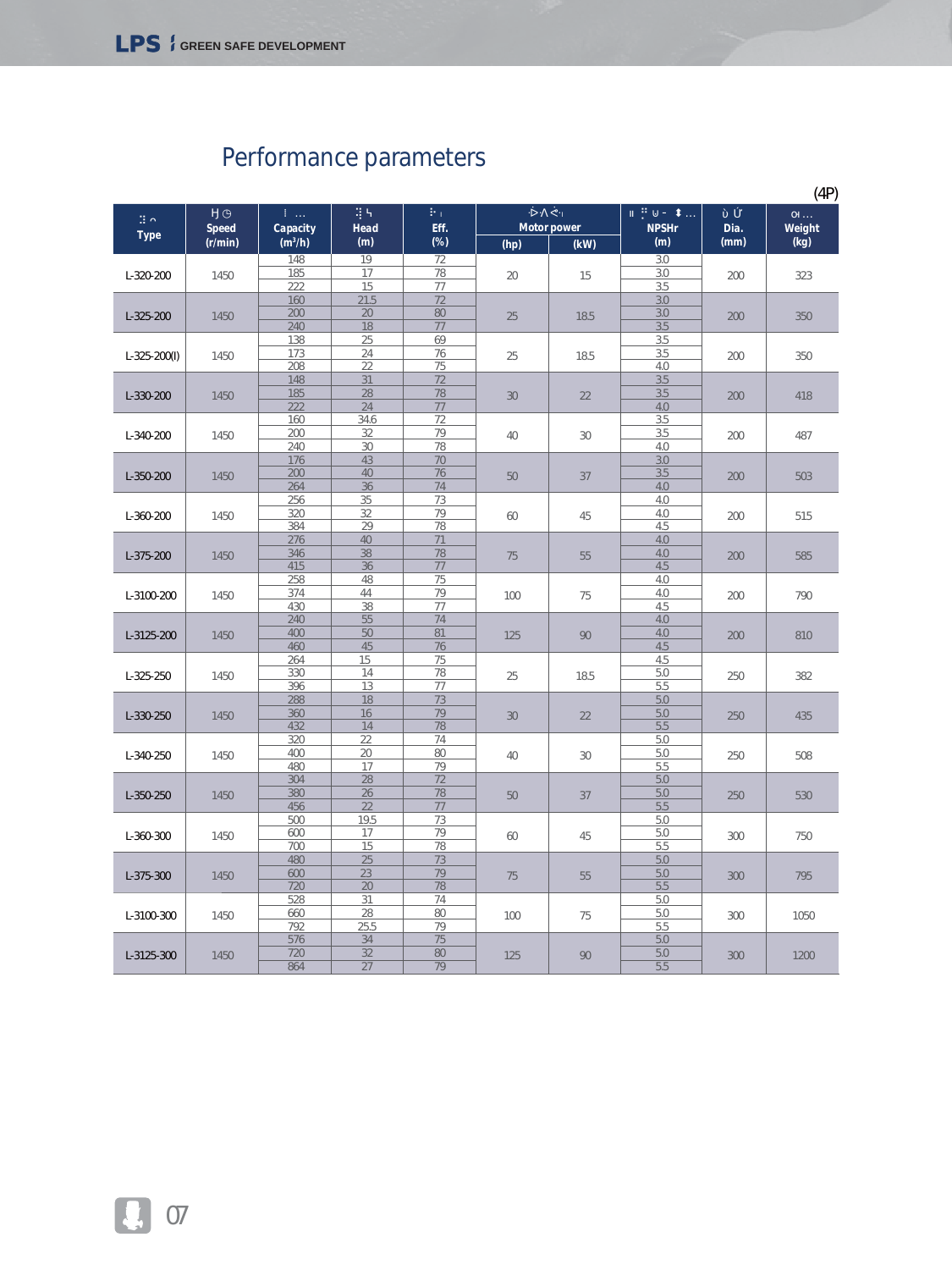#### Installation dimensions





 $Type \tL$ *Overall dimension C1×B1 A Installation dimension Flamge size B H C2×B2 d1 D D1 n- d n-Md2 L-30-25 L-31-40 L-32-40 L-31-50 L-32-50 L-33-50 L-35-50 L-37-50 L-32-65 L-33-65 L-35-65 L-37-65 L-310-65 L-35-80 L-37-80 L-310-80 L-315-80 L-320-80 L-325-80 L-330-80 L-340-80 L-35-100 L-37-100 L-310-100 L-315-100 L-320-100 L-325-100 L-330-100 L-340-100 L-350-100 L-360-100 L-375-100 L-3100-100 L-360-150 L-375-150 L-3100-150* 250 280 280 280 300 360 360 36C 320 320 360 360 360 360 430 430 430 520 520 540 600 400 400 400 450 450 540 540 540 600 700 700 700 640 710 710 21 236 268 236 268 287 303 355 268 268 302 355 302 354 355 434 434 434 537 535 302 355 355 434 434 434 537 535 560 568 640 796 564 640 796 349 379 416 379 445 452 508 550 454 454 516 557 572 522 579 592 714 721 825 847 894 541 582 597 734 734 852 863 888 959 987 996 1090 1001 1038 1132 130×130 150×150 150×150 150×150 150×150 120×170 120×170 120×170 170×170 170×170 120×180 120×180 120×180 140×180 140×200 140×200 140×200 140×200 140×200 140×200 190×280 150×180 150×180 150×180 160×200 160×200 160×220 160×220 160×220 190×280 210×280 210×280 210×280 200×280 250×300 250×300 67 72 72 72 94 95 95 95 100 100 105 105 105 110 120 120 120 125 125 130 140 120 120 120 135 135 140 140 140 140 165 165 165 190 205 205 100×100 120×120 120×120 120×120 120×120 80×130 80×130 80×130 140×140 140×140 90×150 90×150  $90 \times 150$ 100×140 100×160 100×160 100×160 100×160 100×160 100×160 150×240 120×150 120×150 120×150 120×160 120×160 120×180 120×180 120×180 150×240 170×240 170×240 170×240 160×240 210×260 210×260 14 14 14 14 14 14 14 14 14 14 14 14 14 14 18 18 18 18 18 18 18 14 14 14 18 18 18 18 18 18 18 18 18 18 22 22 115 150 150 150 165 165 165 165 185 185 185 185 185 200 200 200 200 200 200 200 200 220 220 220 220 220 220 220 220 220 220 220 220 285 285 285 85 110 110 110 125 125 125 125 145 145 145 145 145 160 160 160 160 160 160 160 160 180 180 180 180 180 180 180 180 180 180 180 180 240  $240$ 240  $4-14$  $4 - 18$ 4-18 4-18 4-18  $4-18$ 4-18 4- 18 4-18 4-18 4-18  $4 - 18$ 4-18 8-18 8-18 8-18 8-18 8-18 8-18 8-18 8-18 8-18 8-18 8-18 8-18 8-18 8-18 8-18 8-18 8-18 8-18 8-18 8-18 8-22 8-22 8-22 4-M12 4-M16 4-M16 4-M16 4-M16 4-M16 4-M16 4-M16 4-M16 4-M16 4-M16 4-M16 4-M16 8-M16 8-M16 8-M16 8-M16 8-M16 8-M16 8-M16 8-M16 8-M16 8-M16 8-M16 8-M16 8-M16 8-M16 8-M16 8-M16 8-M16 8-M16 8-M16 8-M16 8-M20 8-M20 8-M20 (2P)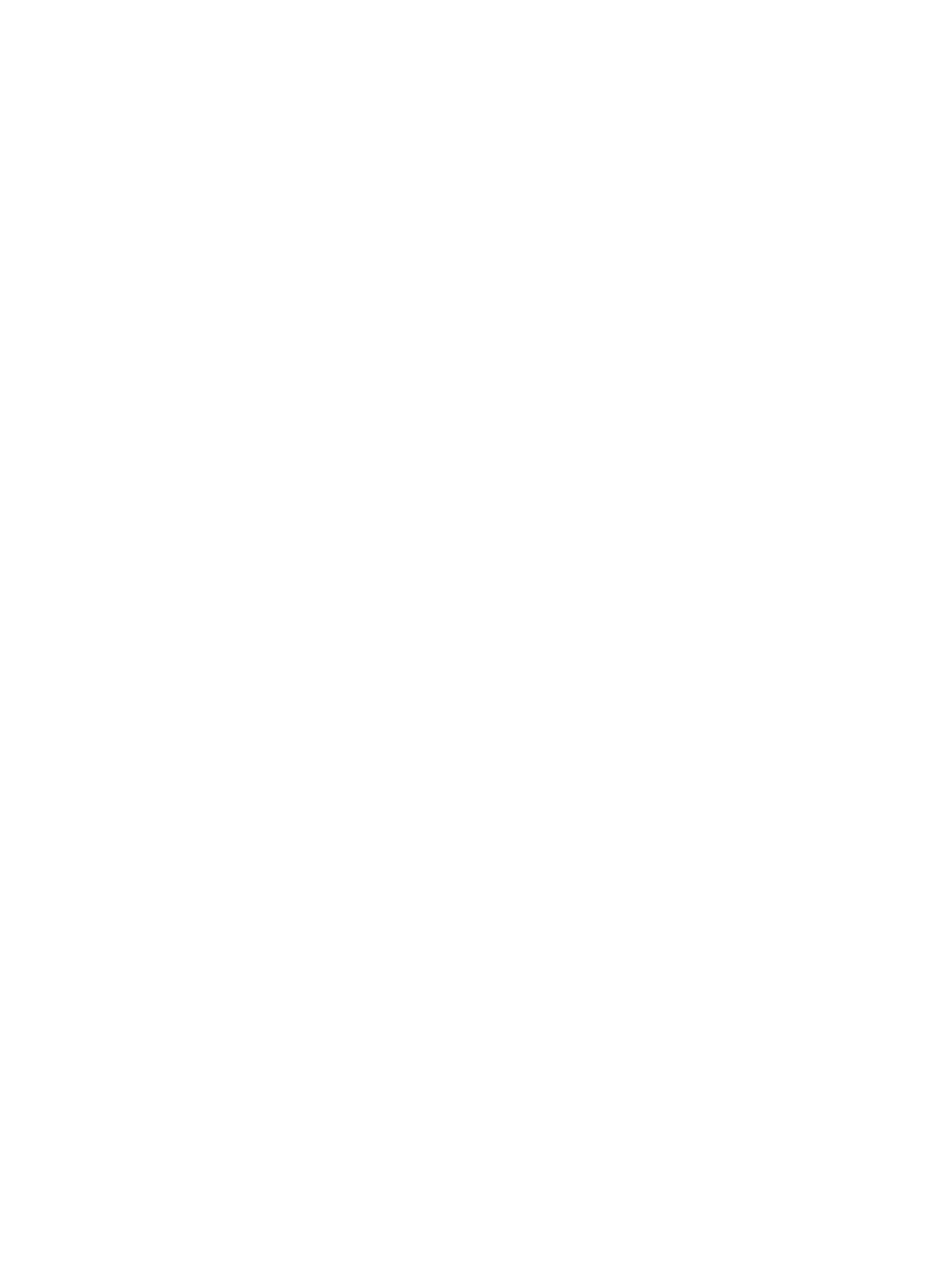#### For further details, please fulfill the chart below.

|                           |                                  |                                                                                                |                                                                                                                                                                                      | Fax <b>Executive Service Service Service Service</b> Service Service Service Service Service Service Service Service          |                                     |       |  |  |  |  |
|---------------------------|----------------------------------|------------------------------------------------------------------------------------------------|--------------------------------------------------------------------------------------------------------------------------------------------------------------------------------------|-------------------------------------------------------------------------------------------------------------------------------|-------------------------------------|-------|--|--|--|--|
|                           |                                  |                                                                                                |                                                                                                                                                                                      | Quantity <u>Commission Commission Commission Commission Commission Commission Commission Commission Commission Commission</u> |                                     |       |  |  |  |  |
|                           | Medium name                      |                                                                                                |                                                                                                                                                                                      | $\star$                                                                                                                       | $(^{\circ}C)$<br>Medium temperature |       |  |  |  |  |
|                           | $(m^3/h)$<br>$\star$<br>Capacity |                                                                                                |                                                                                                                                                                                      | $\star$ (m)<br>Head                                                                                                           |                                     |       |  |  |  |  |
|                           | (MPa)<br>Inlet pressure          |                                                                                                |                                                                                                                                                                                      |                                                                                                                               |                                     |       |  |  |  |  |
|                           | Seal form                        |                                                                                                | $\lambda$<br>Mechanical seal(standard)                                                                                                                                               |                                                                                                                               |                                     | Other |  |  |  |  |
|                           |                                  | Pump body                                                                                      | HT250 Standard                                                                                                                                                                       |                                                                                                                               |                                     | Other |  |  |  |  |
|                           | Major parts'<br>material         | Impeller                                                                                       | HT250 Standard                                                                                                                                                                       |                                                                                                                               |                                     | Other |  |  |  |  |
| Performance<br>parameters |                                  | Shaft                                                                                          | 2Cr13<br>Standard                                                                                                                                                                    |                                                                                                                               |                                     | Other |  |  |  |  |
|                           | Installation type                | $\overline{(\ }$<br>$\lambda$<br>Clockwise rotation looking from motor to pump body(standard). |                                                                                                                                                                                      |                                                                                                                               |                                     |       |  |  |  |  |
|                           |                                  |                                                                                                | Anti-clock wise rotation looking from motor to pump body.                                                                                                                            |                                                                                                                               |                                     |       |  |  |  |  |
|                           | Power                            | (V)<br>Voltage                                                                                 |                                                                                                                                                                                      |                                                                                                                               | (Hz)<br>Frequency                   |       |  |  |  |  |
|                           |                                  | Type                                                                                           |                                                                                                                                                                                      |                                                                                                                               | (kW)<br>Power                       |       |  |  |  |  |
|                           | Moter                            | IP code                                                                                        |                                                                                                                                                                                      |                                                                                                                               | Class of insulation                 |       |  |  |  |  |
| Other requirement         |                                  |                                                                                                |                                                                                                                                                                                      |                                                                                                                               |                                     |       |  |  |  |  |
| <b>Notes</b>              | 1.<br>2.                         |                                                                                                | The foundation bolt and discharge cone are not in the ex-factory standard layout.<br>Please fill in the parameter lists as complete as possible. The item with " * " must be filled. |                                                                                                                               |                                     |       |  |  |  |  |

10 Q